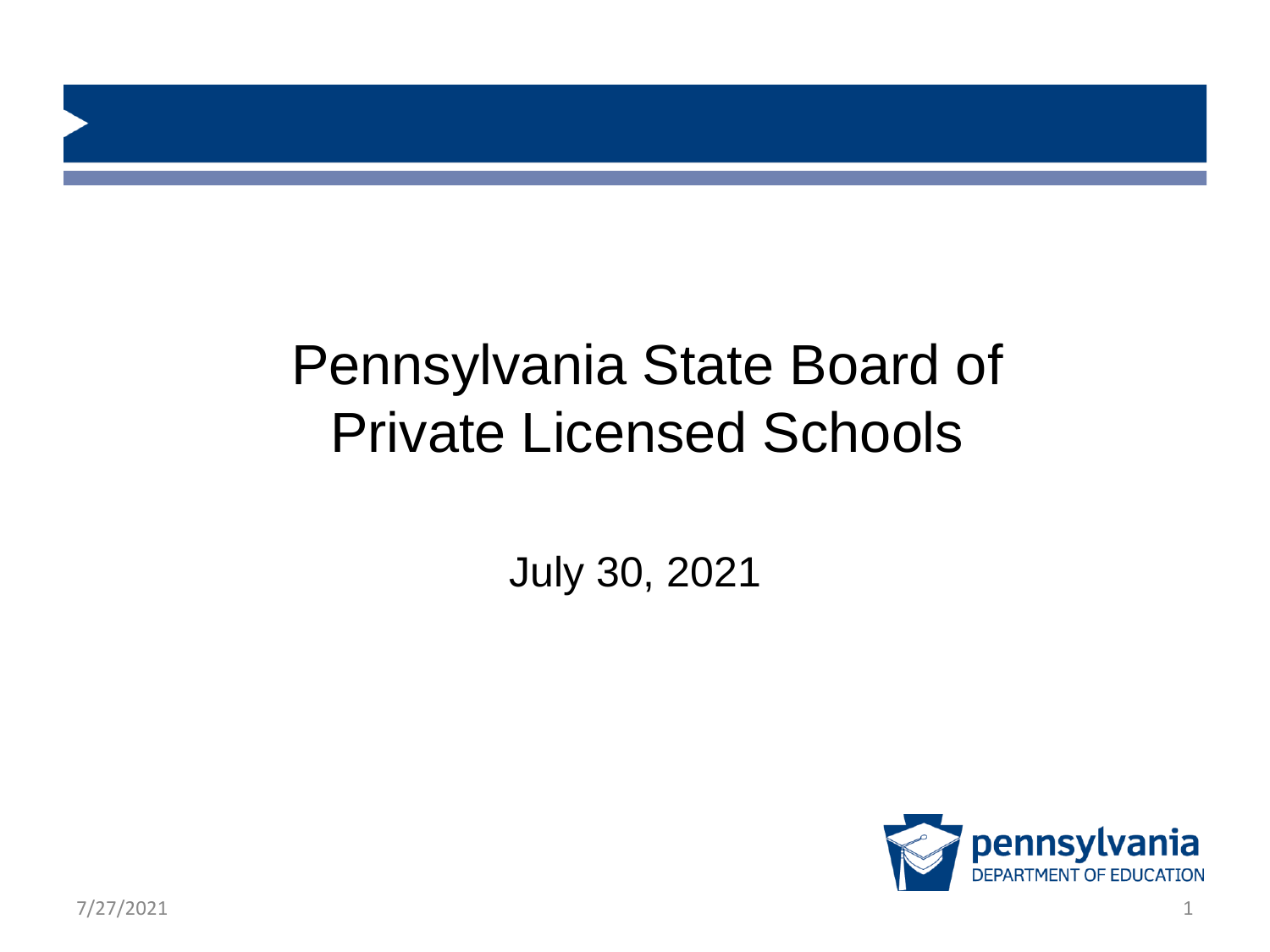#### Division Separation

Division of Higher and Career **Education** 

Division of Higher Education, Access, and Equity Lynette Kuhn NC-SARA and oversight of the Commonwealth's colleges, universities, and seminaries

Division of Law Enforcement Education and Trade Schools Nicole Campbell State Board of Private Licensed Schools

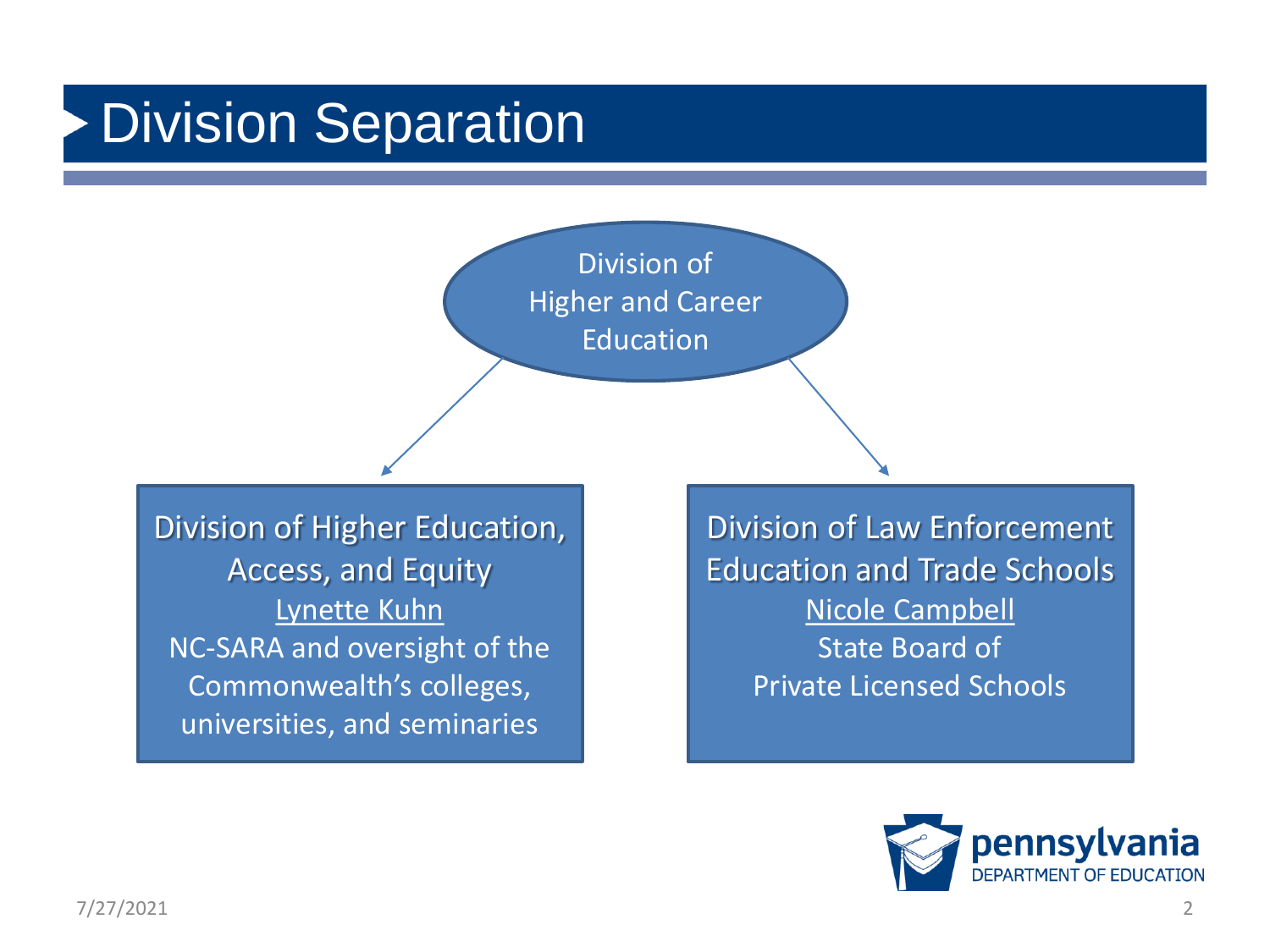#### Duties of the Board

- Review and consider
	- New school applications
	- New and revised program applications
	- Admission representative licensure
	- School administrator qualifications
	- Instructor qualifications
	- Facilities and locations
	- Academic records repository
	- Student complaints
	- Regulatory enforcement actions
	- Financial strength and solvency
	- Surety
	- Changes of ownership

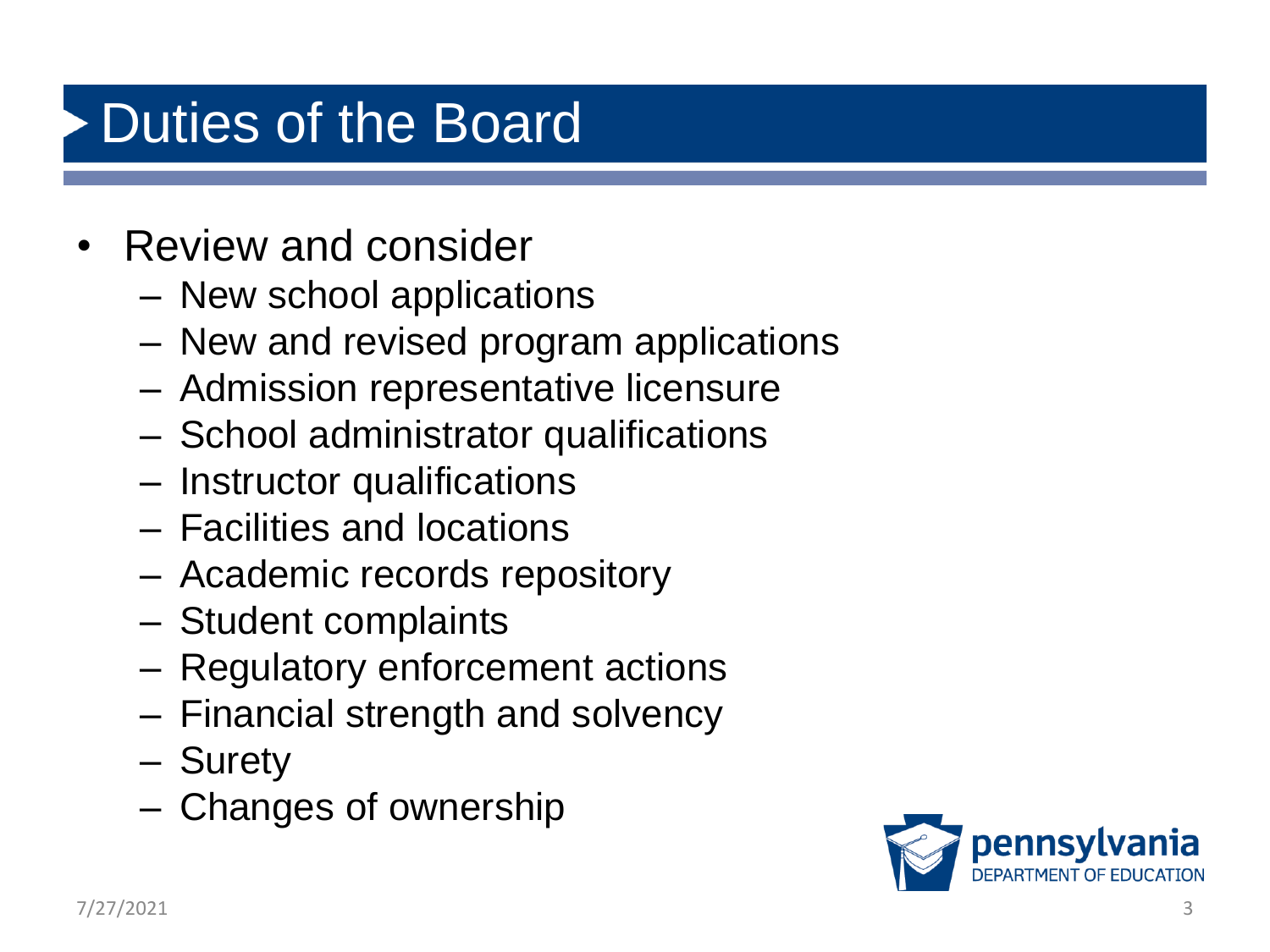#### Duties of Board Staff

- Review and regulatory compliance
	- Interpretation of regulations and policy
	- Regulatory compliance
	- Materially complete applications
	- Renewal applications
	- Site visits
	- Program, tuition, and fee changes
	- Program revisions
	- Complaint investigations
	- Unlicensed activity investigations
	- School closures
	- Financial reporting collection
	- Mandated data collection

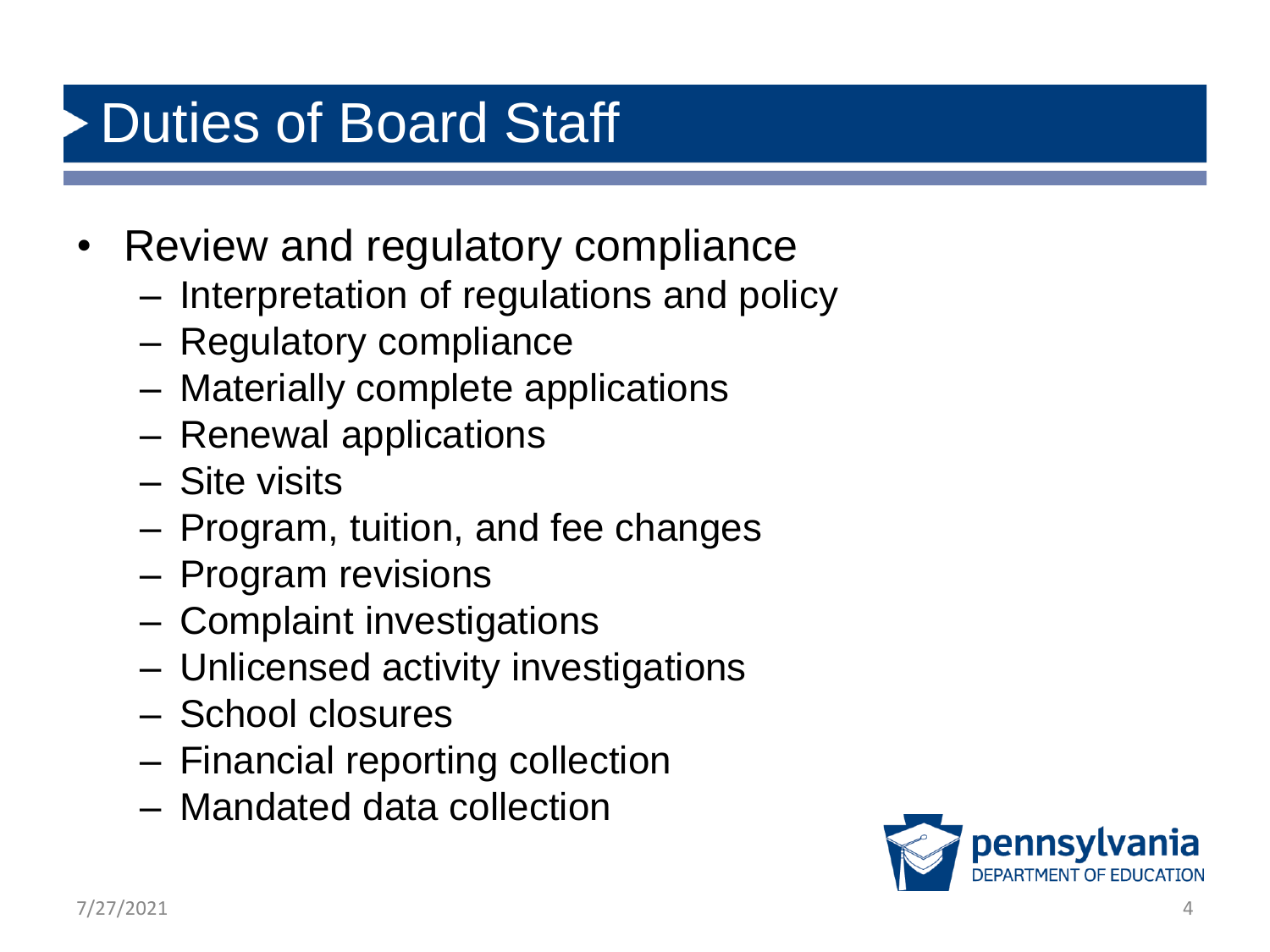## **THINGS DO** NOT HAPPEN. **THINGS ARE MADETO** HAPPEN.

John F Kennedy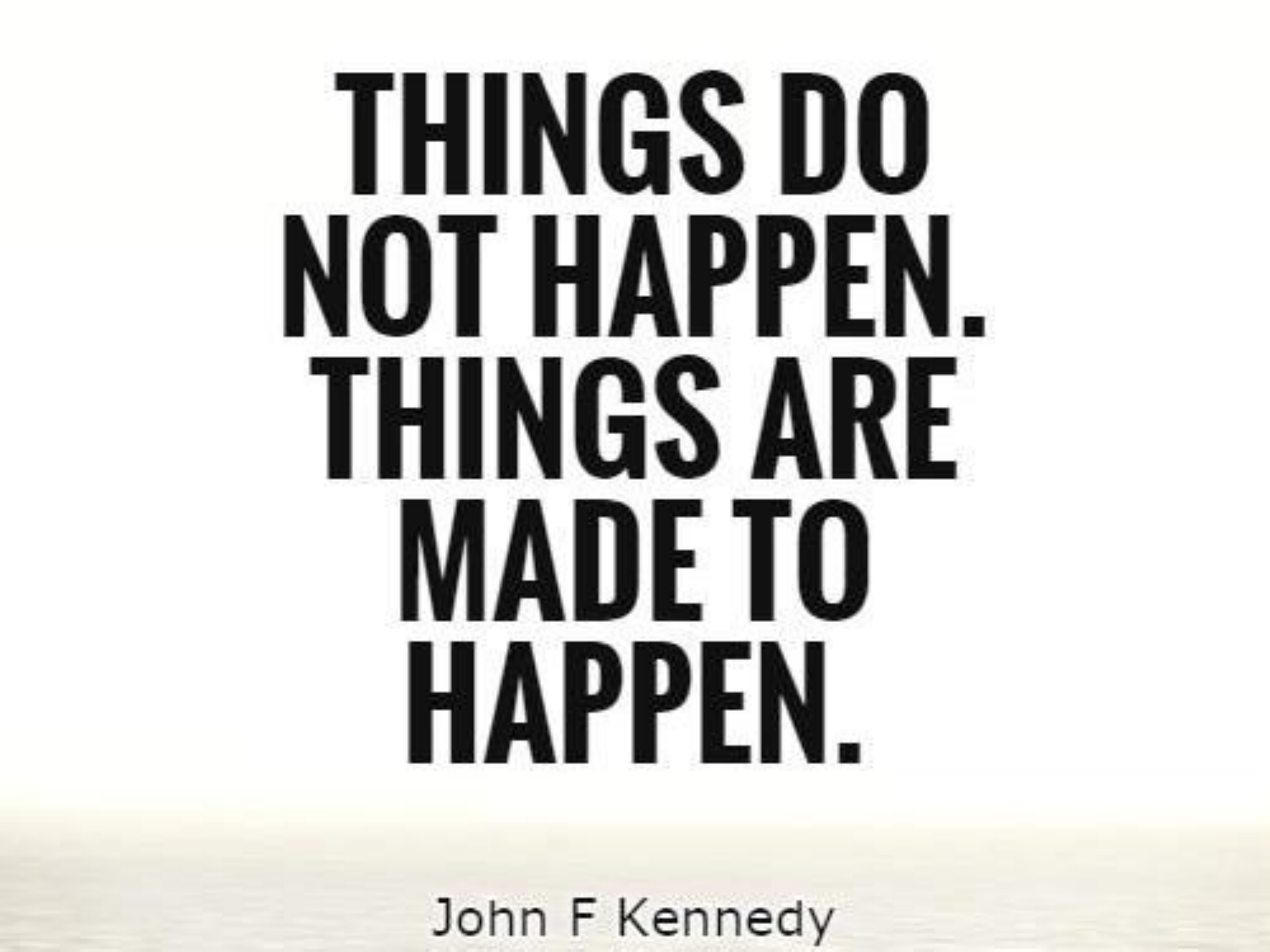#### Pandemic Outcomes

- Seven pandemic-related school closures
	- Schools with programming unable to transition to online learning
- Increase in Distance Education applications
- Distance Education waiver expires December 31
- Submission deadline September 10 for the November 18 Board meeting

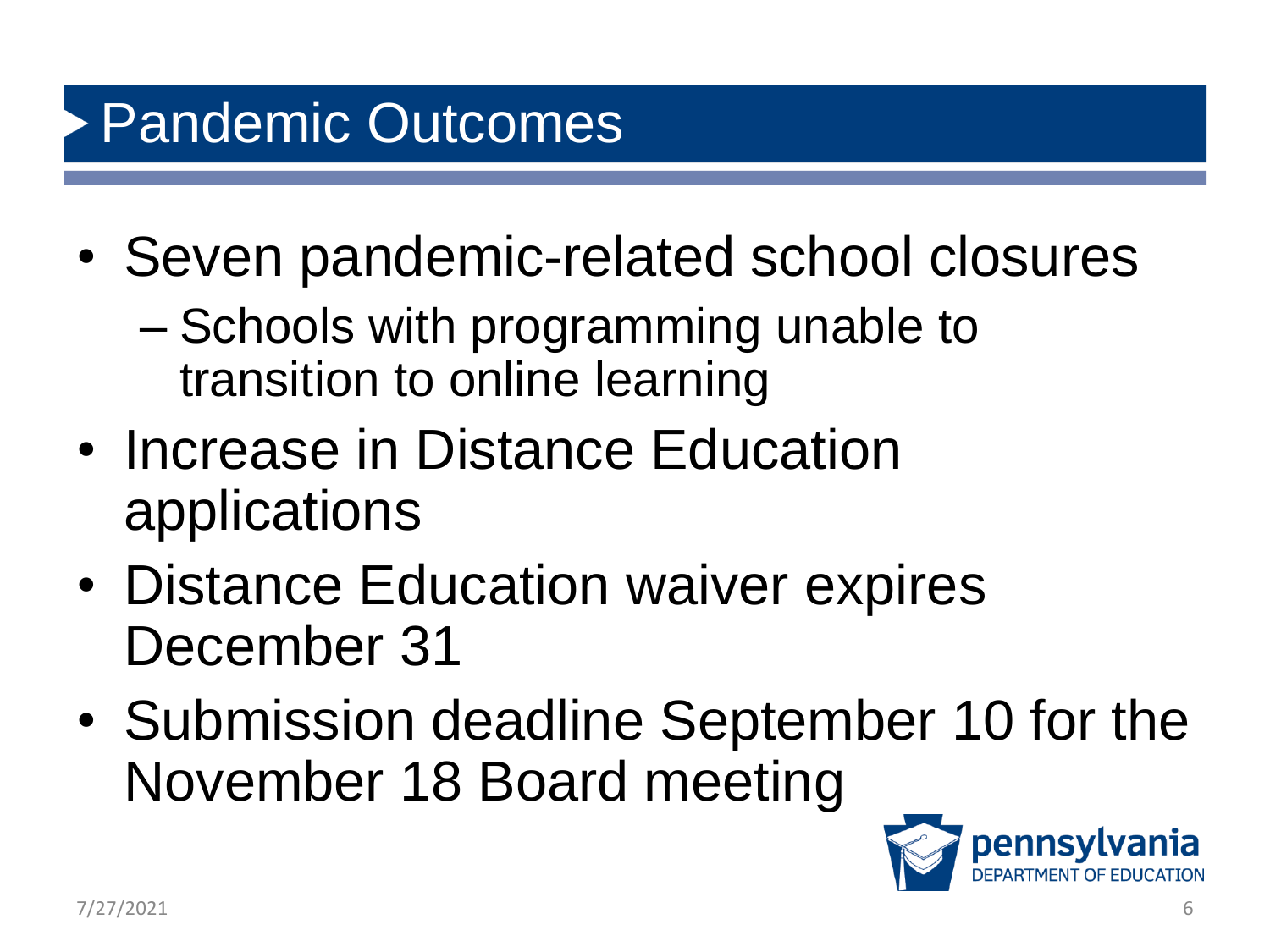#### Emerging from the Pandemic

- Administrative and clerical staff anticipated to return M-F August 9
- PDE, 333 Market St, Harrisburg anticipated to reopen September 7
- Board Administrators will continue to primarily telework
- Board Meetings will continue to be conducted virtually, at least until May

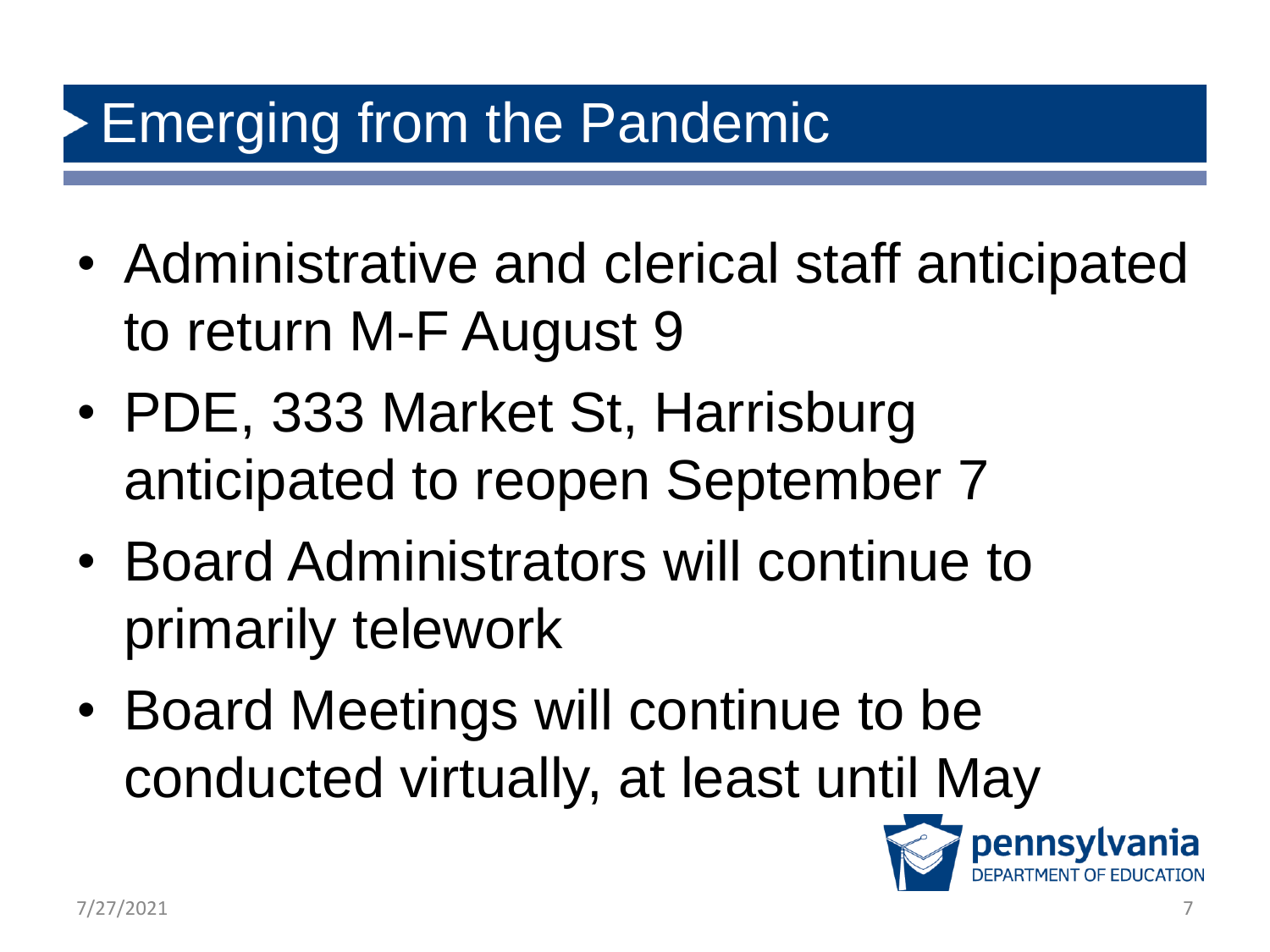### Compliance Audits

- Self-Study
	- 30 days to complete
	- Due 5 days prior to scheduled visit
	- Submitted via SharePoint
- Audit Day
	- Student records review
	- Virtual tour
- Physical Site Visits
	- Will resume when travel restrictions are lifted
	- May be unannounced and conducted in conjunction with other scheduled school visits

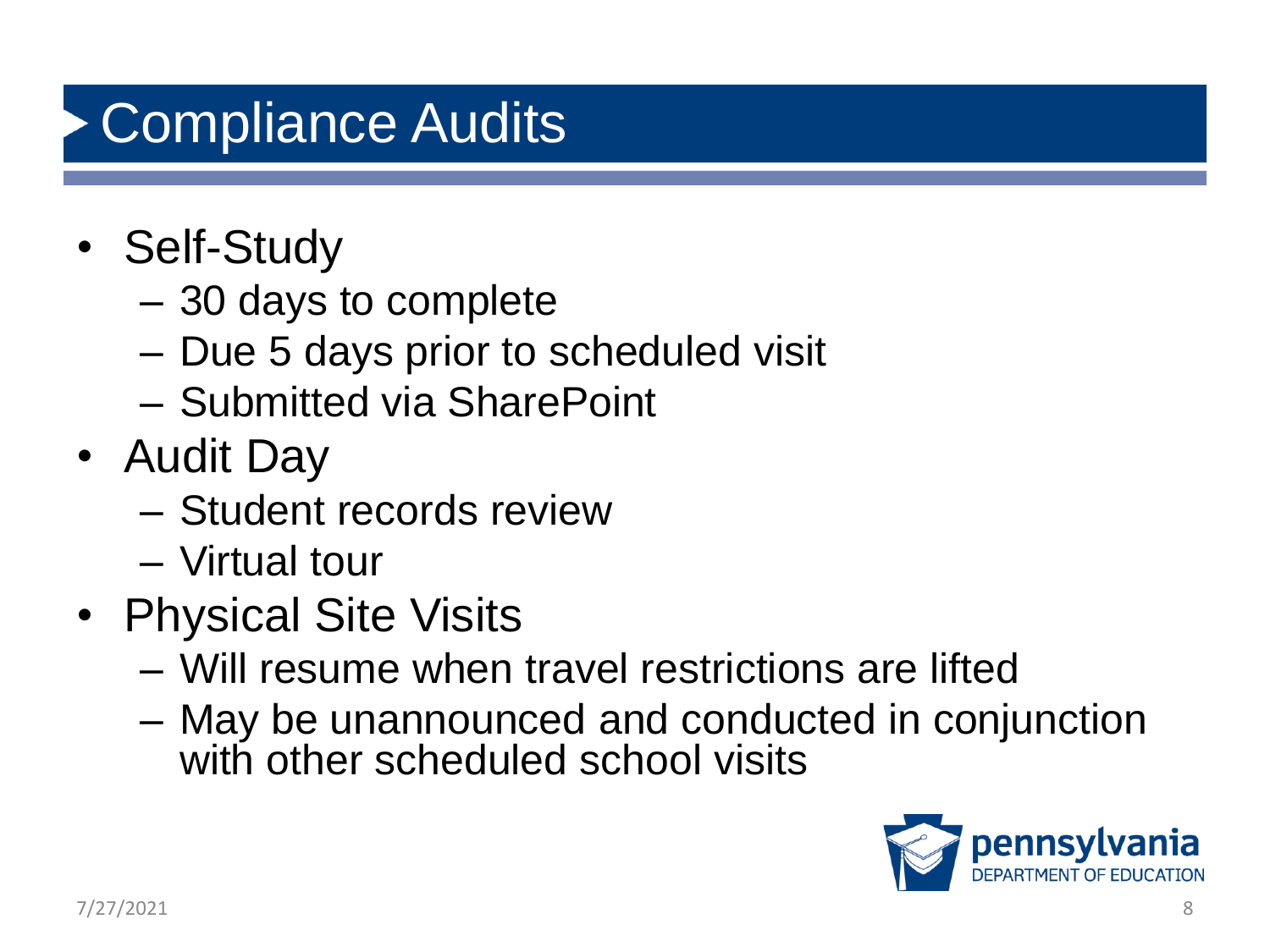#### **Central Repository**

- Contract finalized
- Pilot testing in progress
- Currently closed school records only
- Opportunities will become available for schools holding closed school records
- Annual consolidation and transfer of records is forthcoming

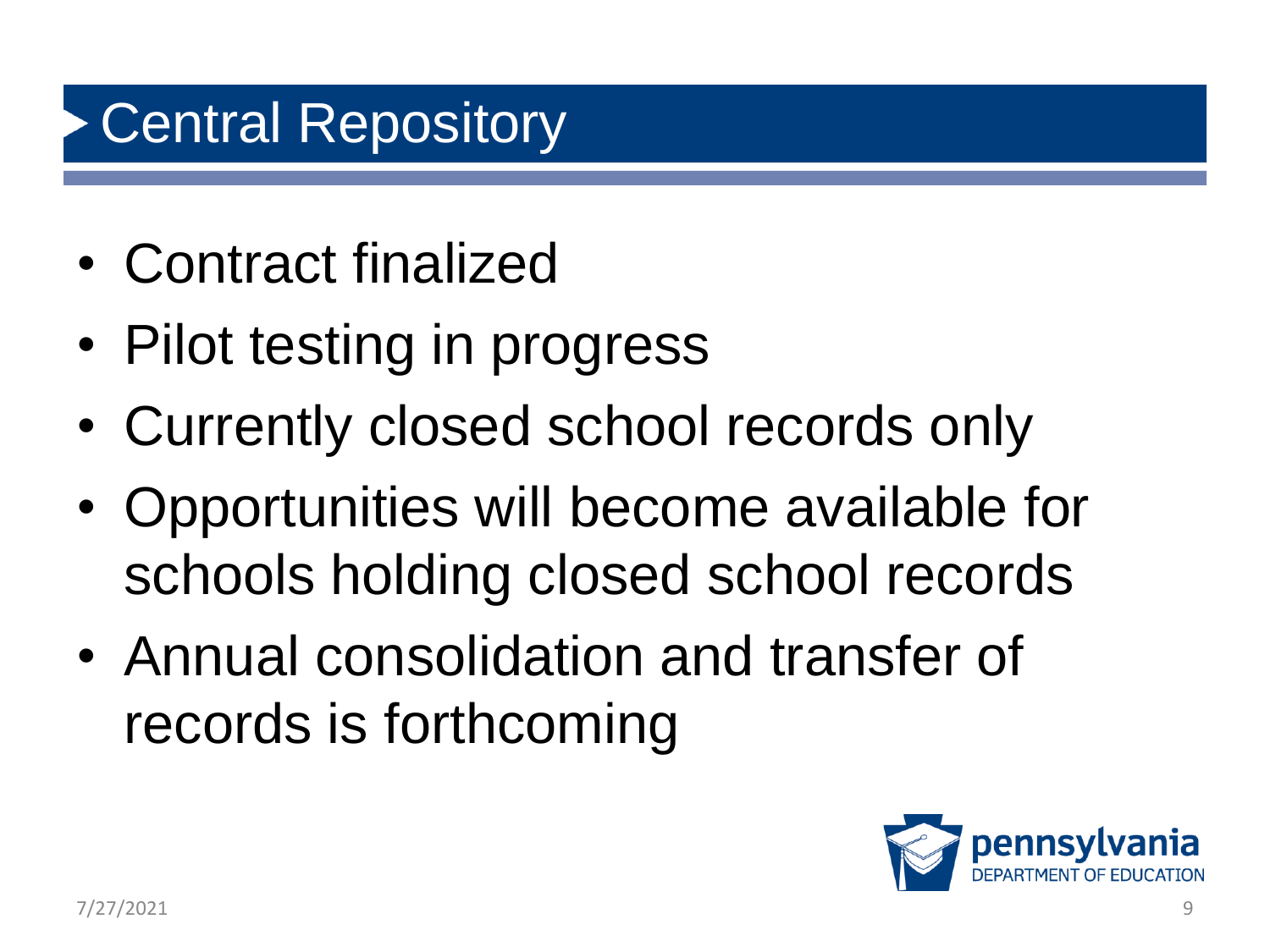#### Commercial Truck Driving Programs

- Entry-Level Driver Training (ELDT)
- Training Provider Registry (TPR)
- February 7, 2022
- Self-certify that programs meet minimum federal requirements
- FMCSA website for information/resources
- May contact Division Chief with questions

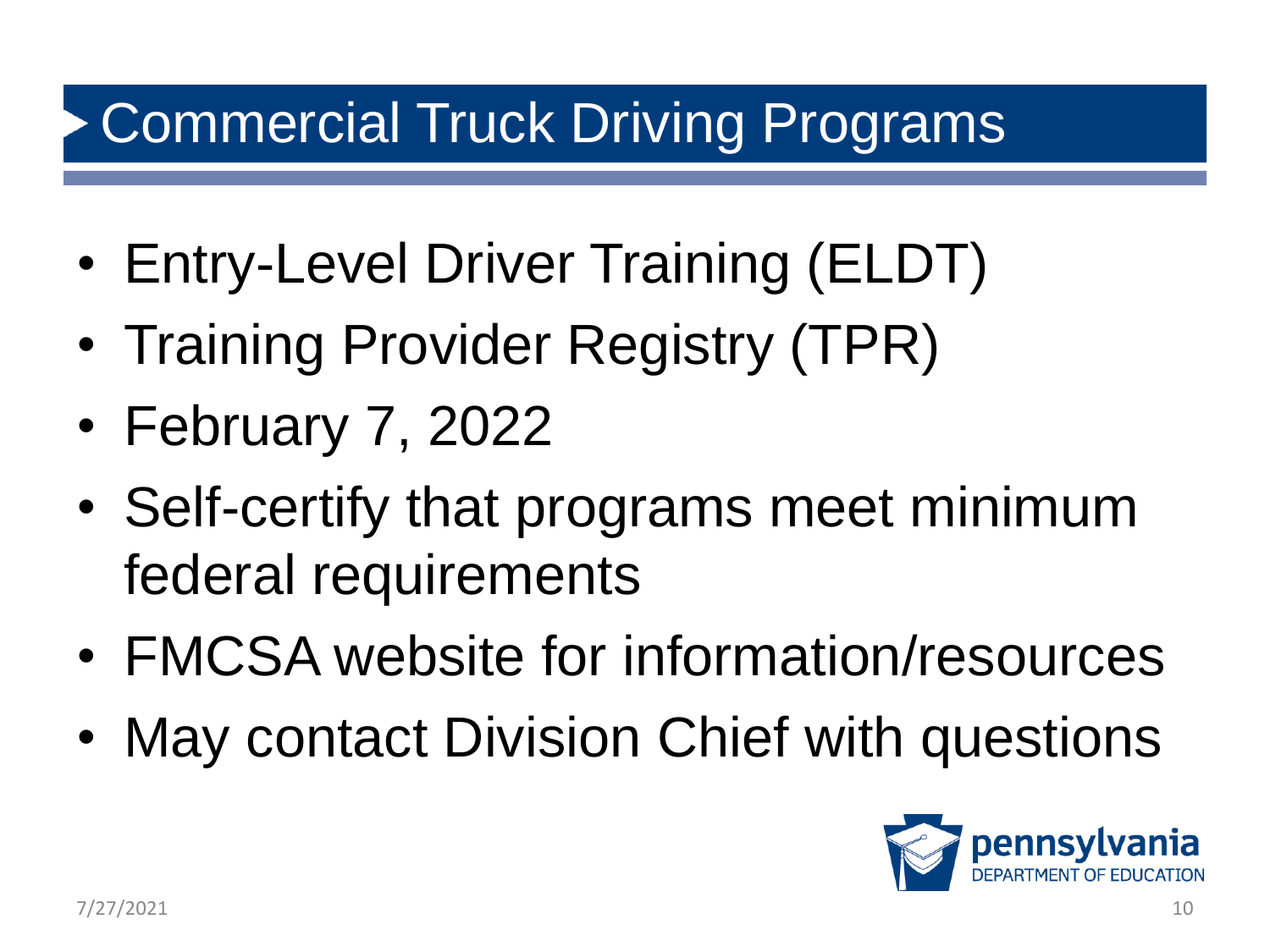#### Pharmacy Technician Programs

- Act 140 of 2020, House Bill 770, known as the Pharmacy Act
- Amends requirements regarding the education, training, and registration of pharmacy technicians
- Technicians will be required to:
	- have a high school diploma
	- be at least 17 years old
	- pass a criminal background check
	- complete a State Board of Pharmacy (SBOP) approved training program
	- register as a Pharmacy Technician with the SBOP
	- pay initial and renewal registration fees

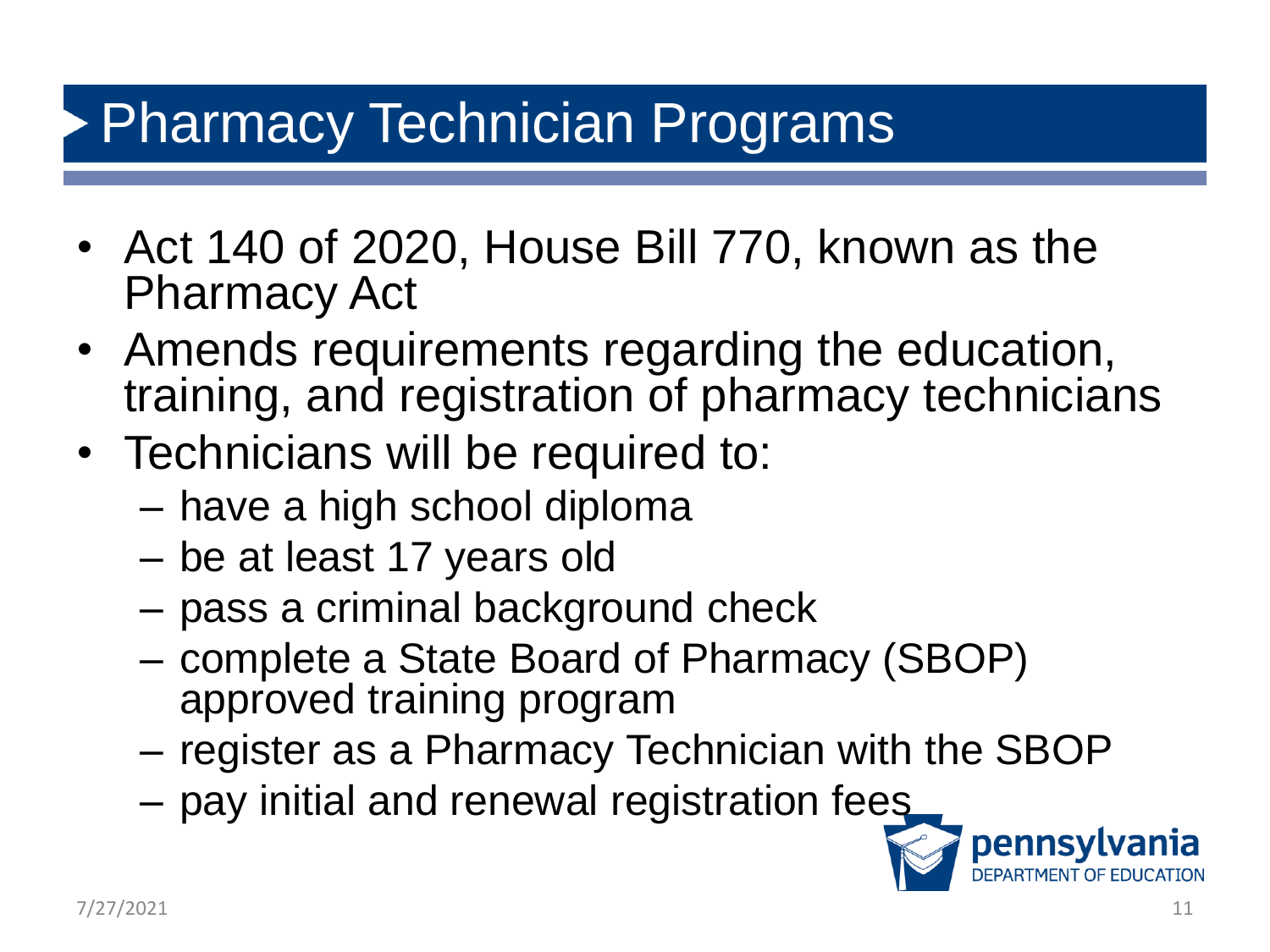#### **Microsoft Teams**

- Download Microsoft Teams [https://www.microsoft.com/en-us/microsoft](https://www.microsoft.com/en-us/microsoft-teams/download-app)teams/download-app
	- Board meetings
	- Compliance audits
	- Specialized degree reviews

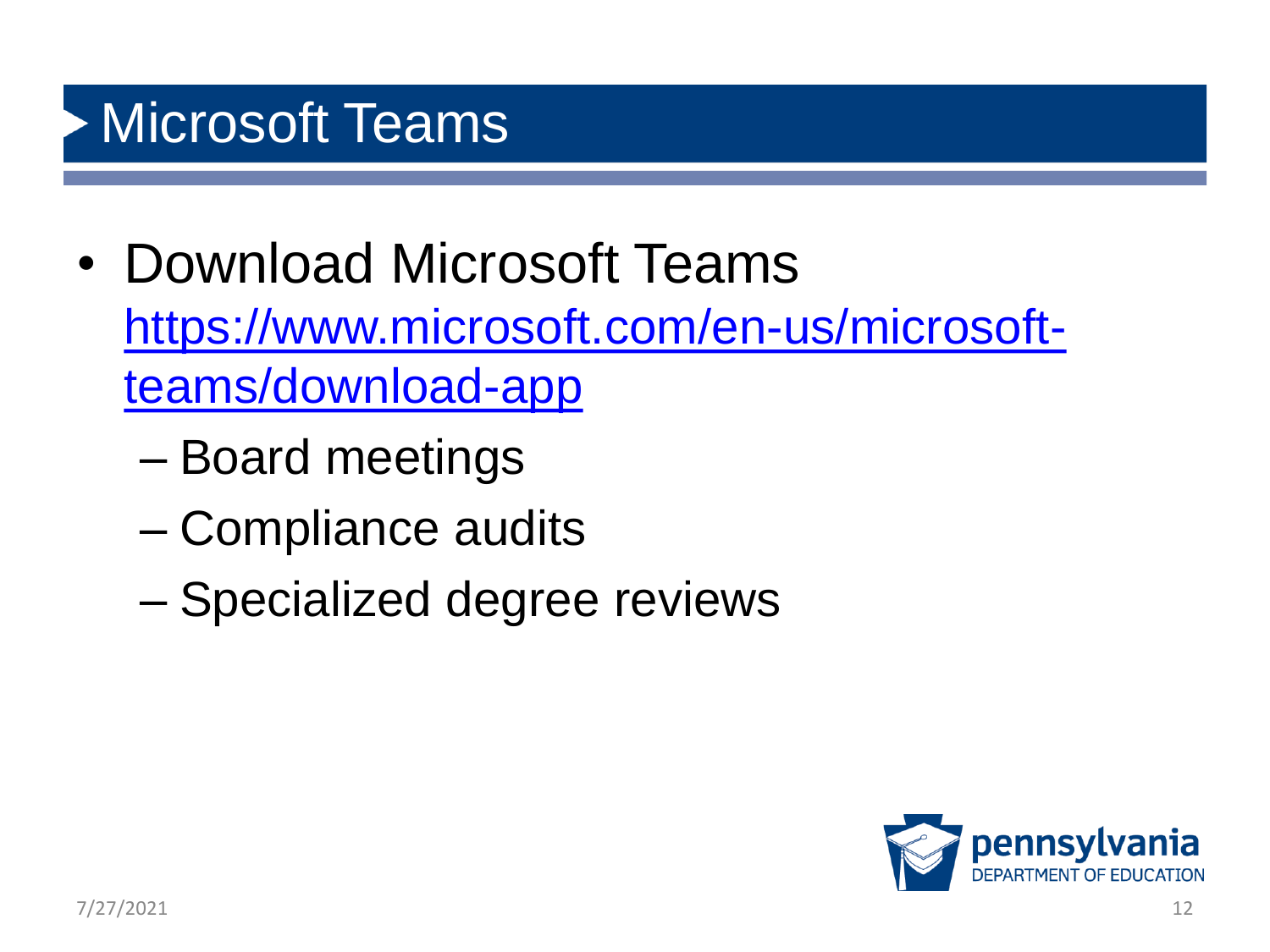#### Specialized Associate Degrees

- Processed by Board staff
- Streamlined process
- All-inclusive assigned Board staff

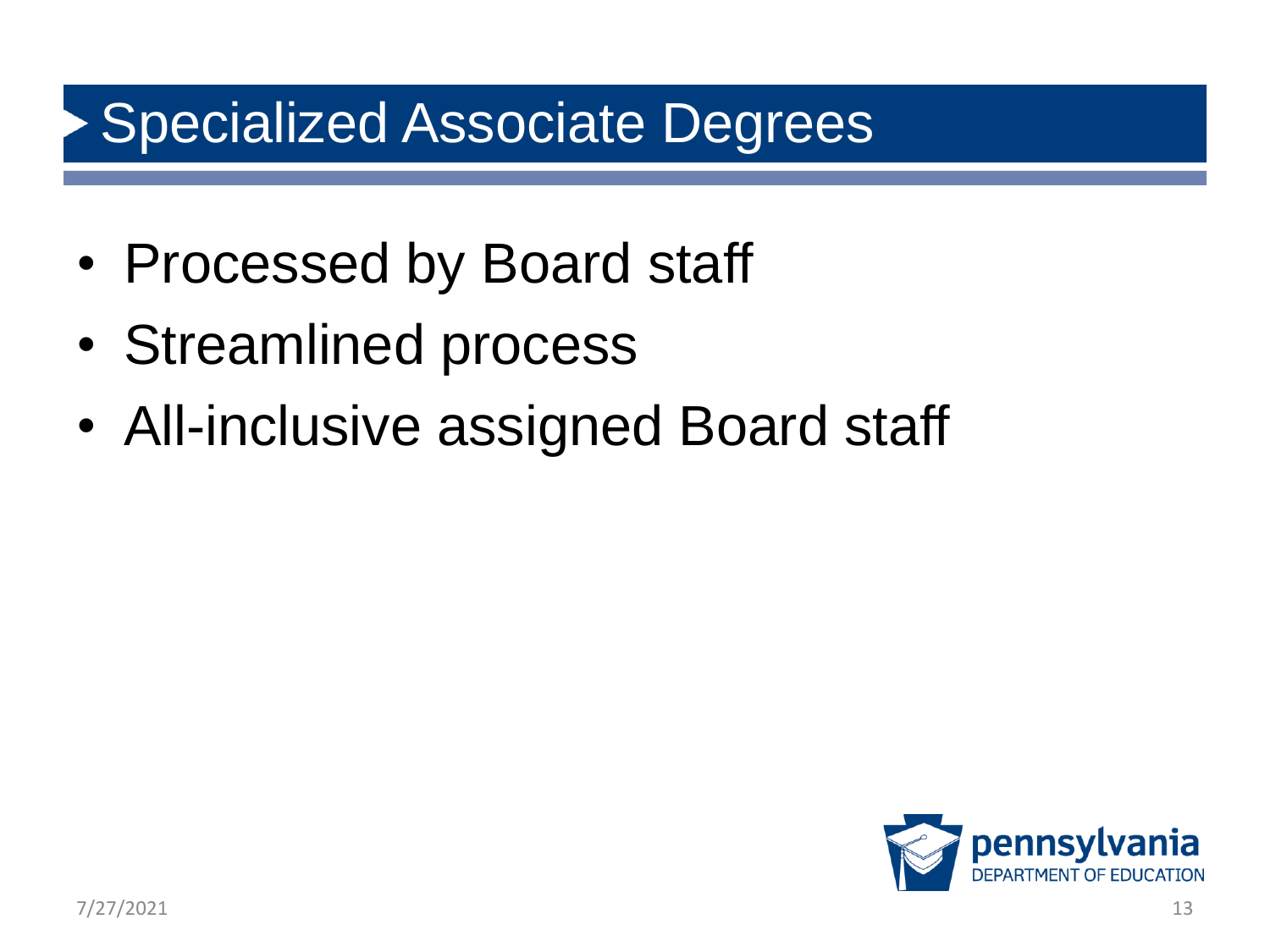#### Updated Website

- Separate content areas for:
	- New School Applications
	- Existing Licensed/Registered Schools
- Simplified navigation
- Expanded information and resources https://www.education.pa.gov/Postsecondary-[Adult/CollegeCareer/Pages/Private-Licensed-](https://www.education.pa.gov/Postsecondary-Adult/CollegeCareer/Pages/Private-Licensed-Schools.aspx)Schools.aspx

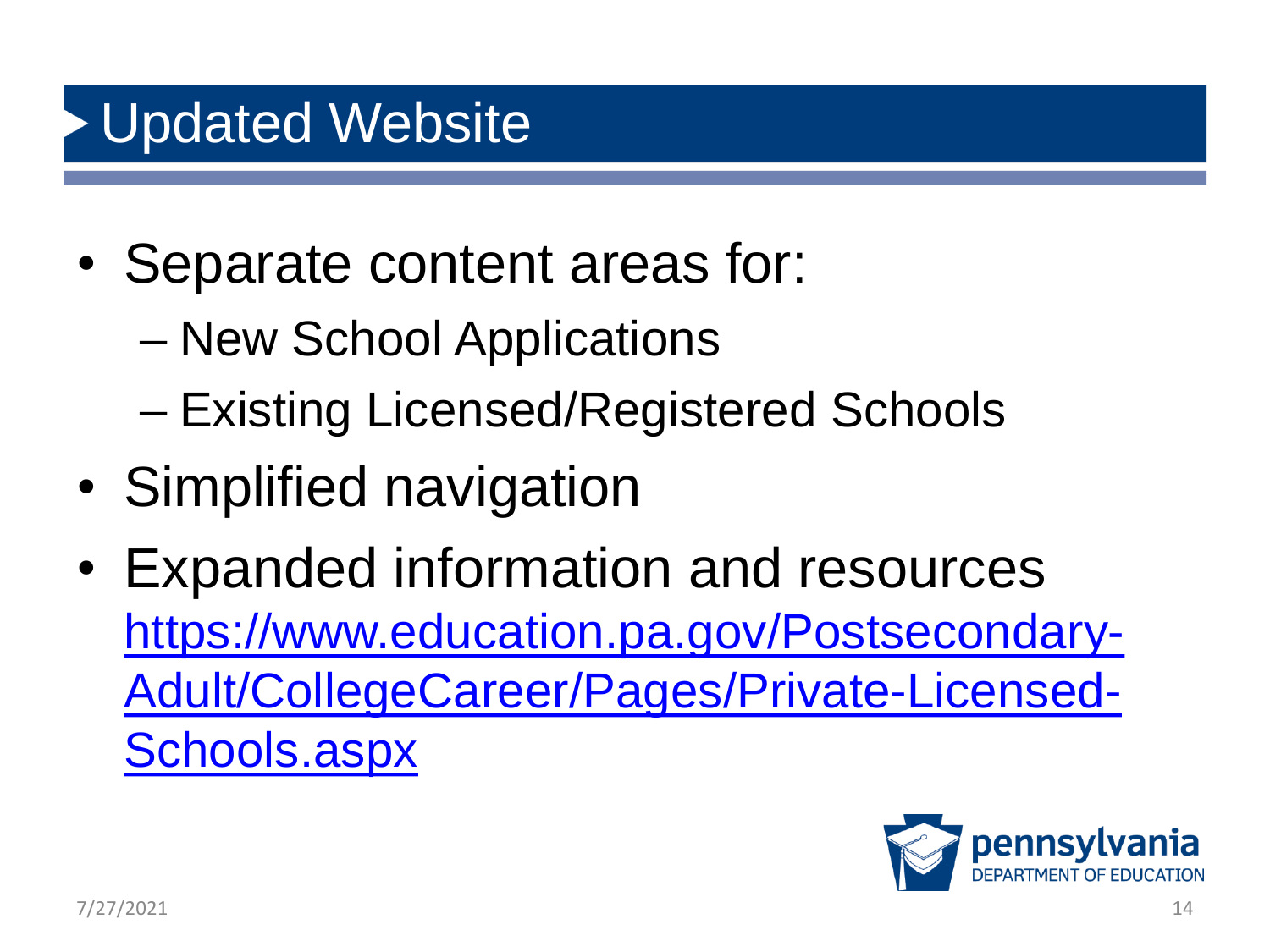#### 2020-2021 Annual Statical Report

- All schools are mandated to submit the report by September 30 in accordance with 24 P.S. § 6504 (d)
- Failure to submit the report by the deadline will result in a statute violation of 24 P.S. § 6513 (a) (4)
- Nicole Campbell nicampbell@pa.gov